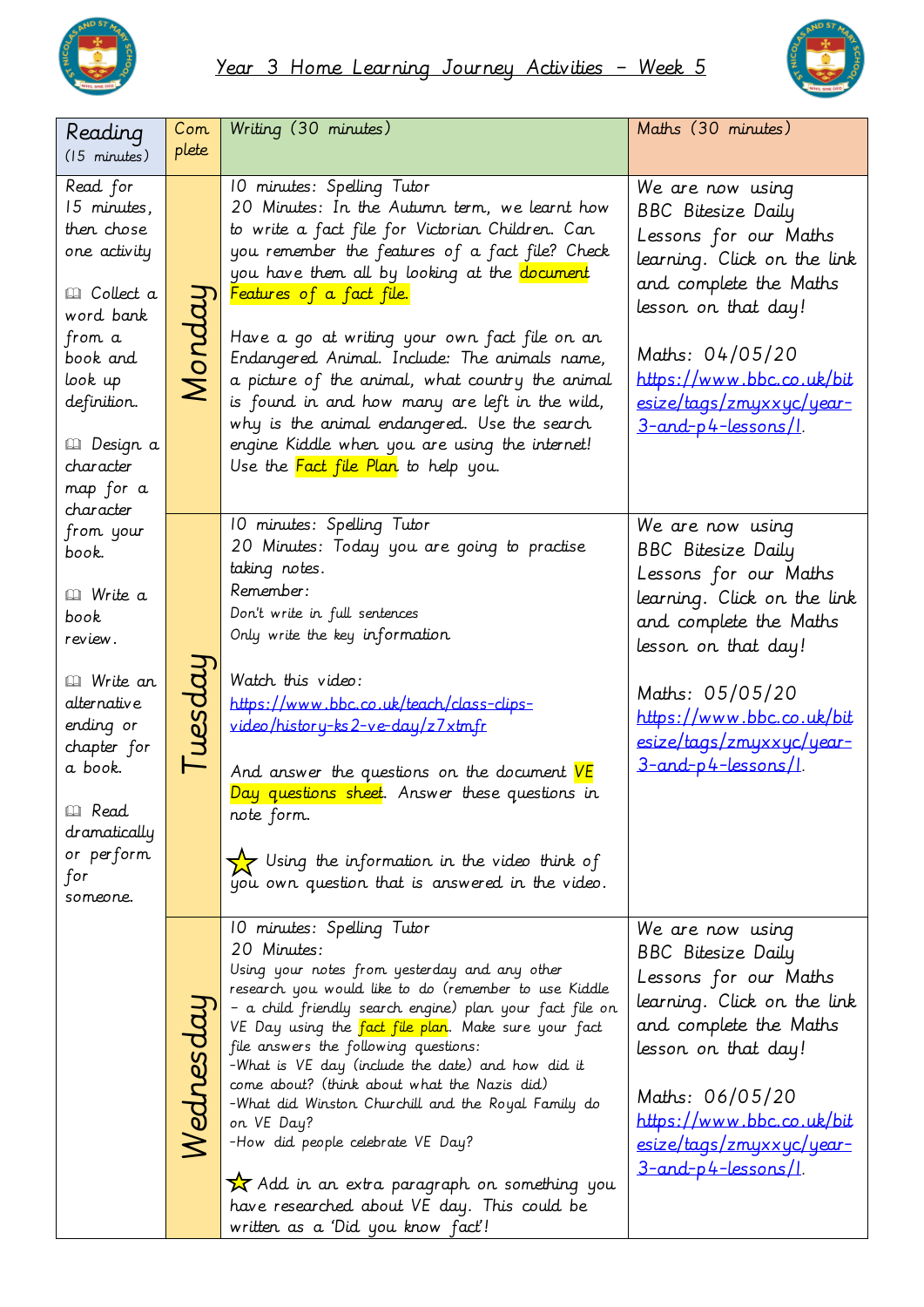



10 minutes: Spelling Tutor 20 Minutes:

Using your plan from yesterday draft your fact file. Check through your plan and check you have included every feature.

**X** When you have finished use the Editing your writing document and have a go at editing your work!

As Friday is a bank holiday we have not set any work but as an optional activity you could write up your fact file in neat with all your corrections.

We are now using BBC Bitesize Daily Lessons for our Maths learning. Click on the link and complete the Maths lesson on that day!

Maths: 07/05/20 [https://www.bbc.co.uk/bit](https://www.bbc.co.uk/bitesize/tags/zmyxxyc/year-3-and-p4-lessons/1) [esize/tags/zmyxxyc/year-](https://www.bbc.co.uk/bitesize/tags/zmyxxyc/year-3-and-p4-lessons/1)[3-and-p4-lessons/1](https://www.bbc.co.uk/bitesize/tags/zmyxxyc/year-3-and-p4-lessons/1).

.

## Friday - VE Day

We are not setting any work on Friday as it is VE Day. However, we thought we would share some links to activities that you might want to do at home! Remember to post anything you do related to VE Day on SeeSaw. Alle Check through your plan and check<br>have included every feature.<br>
Alle propuls have finished use the Edith<br>
work!<br>
As Friday is a bank holiday we have a go at edit<br>
work but as an optional activity your feat is an anglo

- <https://www.britishlegion.org.uk/get-involved/remembrance/teaching-remembrance>
- [https://www.twinkl.co.uk/resource/t-t-2548139-union-jack-template-display](https://www.twinkl.co.uk/resource/t-t-2548139-union-jack-template-display-bunting)[bunting](https://www.twinkl.co.uk/resource/t-t-2548139-union-jack-template-display-bunting)
- <https://www.twinkl.co.uk/resource/ks1-ve-day-colouring-page-t-tp-69696>
- <https://www.twinkl.co.uk/resource/t2-h-4718-ve-day-wordsearch>
-